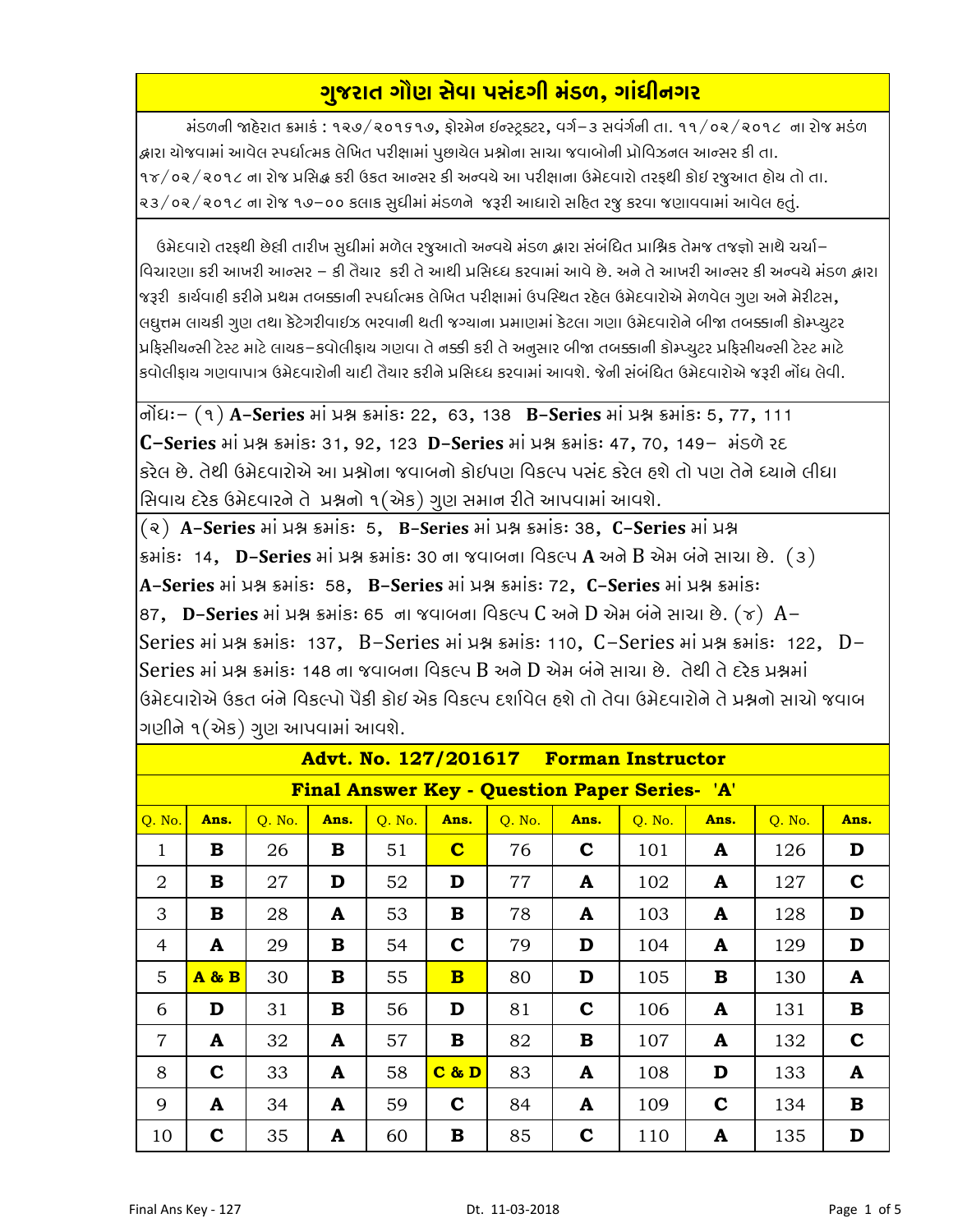| 11 | A                       | 36 | A           | 61 | В                       | 86  | A           | 111 | $\mathbf C$             | 136 | $\bf{B}$                |
|----|-------------------------|----|-------------|----|-------------------------|-----|-------------|-----|-------------------------|-----|-------------------------|
| 12 | A                       | 37 | B           | 62 | B                       | 87  | A           | 112 | A                       | 137 | B & D                   |
| 13 | A                       | 38 | $\mathbf C$ | 63 | २६                      | 88  | D           | 113 | B                       | 138 | 35                      |
| 14 | D                       | 39 | A           | 64 | $\bf{B}$                | 89  | D           | 114 | B                       | 139 | A                       |
| 15 | $\bf{B}$                | 40 | $\mathbf B$ | 65 | $\bf{B}$                | 90  | $\mathbf C$ | 115 | $\bf{B}$                | 140 | A                       |
| 16 | B                       | 41 | B           | 66 | $\mathbf{A}$            | 91  | $\mathbf c$ | 116 | B                       | 141 | D                       |
| 17 | A                       | 42 | $\mathbf C$ | 67 | A                       | 92  | $\mathbf C$ | 117 | A                       | 142 | $\mathbf C$             |
| 18 | D                       | 43 | B           | 68 | $\mathbf C$             | 93  | B           | 118 | D                       | 143 | A                       |
| 19 | $\mathbf C$             | 44 | D           | 69 | D                       | 94  | $\mathbf C$ | 119 | $\mathbf C$             | 144 | $\overline{\mathbf{D}}$ |
| 20 | $\overline{\mathbf{C}}$ | 45 | A           | 70 | $\mathbf c$             | 95  | A           | 120 | B                       | 145 | $\mathbf C$             |
| 21 | A                       | 46 | A           | 71 | $\mathbf c$             | 96  | A           | 121 | $\overline{\mathbf{D}}$ | 146 | A                       |
| 22 | 35                      | 47 | $\mathbf C$ | 72 | $\overline{\mathbf{C}}$ | 97  | D           | 122 | A                       | 147 | $\bf{B}$                |
| 23 | $\mathbf{A}$            | 48 | $\bf{B}$    | 73 | $\bf{B}$                | 98  | A           | 123 | D                       | 148 | $\mathbf B$             |
| 24 | $\mathbf C$             | 49 | A           | 74 | A                       | 99  | A           | 124 | D                       | 149 | A                       |
| 25 | $\mathbf c$             | 50 | $\mathbf c$ | 75 | D                       | 100 | D           | 125 | $\mathbf C$             | 150 | A                       |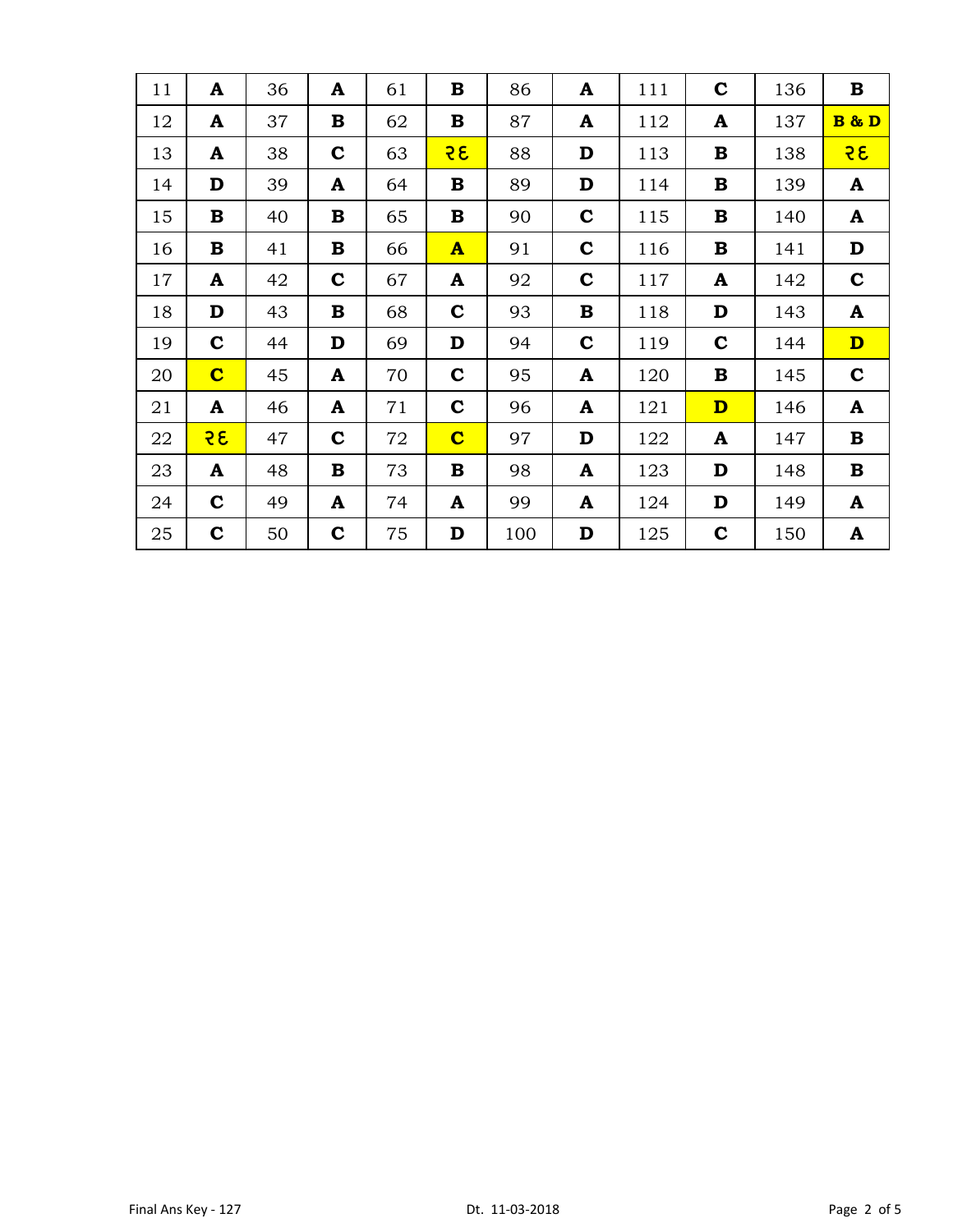|                | Advt. No. 127/201617 Forman Instructor |        |             |        |                         |        |                                               |        |                         |        |              |  |  |
|----------------|----------------------------------------|--------|-------------|--------|-------------------------|--------|-----------------------------------------------|--------|-------------------------|--------|--------------|--|--|
|                |                                        |        |             |        |                         |        | Final Answer Key - Question Paper Series- 'B' |        |                         |        |              |  |  |
| Q. No.         | Ans.                                   | Q. No. | Ans.        | Q. No. | Ans.                    | Q. No. | Ans.                                          | Q. No. | Ans.                    | Q. No. | Ans.         |  |  |
| $\mathbf{1}$   | D                                      | 26     | B           | 51     | A                       | 76     | B                                             | 101    | D                       | 126    | A            |  |  |
| $\overline{2}$ | $\mathbf c$                            | 27     | D           | 52     | D                       | $77\,$ | 35                                            | 102    | D                       | 127    | A            |  |  |
| 3              | $\overline{\mathbf{C}}$                | 28     | A           | 53     | D                       | 78     | B                                             | 103    | A                       | 128    | $\mathbf B$  |  |  |
| 4              | A                                      | 29     | A           | 54     | $\mathbf c$             | 79     | B                                             | 104    | B                       | 129    | A            |  |  |
| 5              | २६                                     | 30     | $\mathbf c$ | 55     | $\mathbf c$             | 80     | $\mathbf{A}$                                  | 105    | $\mathbf C$             | 130    | A            |  |  |
| 6              | A                                      | 31     | B           | 56     | $\mathbf c$             | 81     | A                                             | 106    | A                       | 131    | D            |  |  |
| $\overline{7}$ | $\mathbf C$                            | 32     | A           | 57     | $\bf{B}$                | 82     | $\mathbf C$                                   | 107    | B                       | 132    | $\mathbf C$  |  |  |
| 8              | $\mathbf c$                            | 33     | $\mathbf c$ | 58     | $\mathbf c$             | 83     | D                                             | 108    | D                       | 133    | A            |  |  |
| 9              | B                                      | 34     | B           | 59     | A                       | 84     | $\mathbf C$                                   | 109    | B                       | 134    | $\mathbf C$  |  |  |
| 10             | D                                      | 35     | B           | 60     | A                       | 85     | $\mathbf C$                                   | 110    | <b>B &amp; D</b>        | 135    | A            |  |  |
| 11             | A                                      | 36     | B           | 61     | D                       | 86     | $\bf c$                                       | 111    | 35                      | 136    | $\bf{B}$     |  |  |
| 12             | B                                      | 37     | A           | 62     | A                       | 87     | B                                             | 112    | A                       | 137    | $\mathbf B$  |  |  |
| 13             | B                                      | 38     | A&B         | 63     | A                       | 88     | A                                             | 113    | A                       | 138    | $\mathbf B$  |  |  |
| 14             | B                                      | 39     | D           | 64     | D                       | 89     | D                                             | 114    | D                       | 139    | $\bf{B}$     |  |  |
| 15             | A                                      | 40     | A           | 65     | $\overline{\mathbf{C}}$ | 90     | $\mathbf C$                                   | 115    | $\mathbf C$             | 140    | A            |  |  |
| 16             | A                                      | 41     | $\mathbf C$ | 66     | D                       | 91     | A                                             | 116    | A                       | 141    | D            |  |  |
| 17             | A                                      | 42     | A           | 67     | B                       | 92     | A                                             | 117    | $\overline{\mathbf{D}}$ | 142    | $\mathbf C$  |  |  |
| 18             | $\mathbf{A}$                           | 43     | $\mathbf C$ | 68     | $\mathbf c$             | 93     | D                                             | 118    | $\mathbf c$             | 143    | $\mathbf B$  |  |  |
| 19             | $\mathbf{A}$                           | 44     | A           | 69     | $\overline{\mathbf{B}}$ | 94     | D                                             | 119    | A                       | 144    | $\mathbf{D}$ |  |  |
| 20             | B                                      | 45     | A           | 70     | D                       | 95     | $\mathbf C$                                   | 120    | B                       | 145    | A            |  |  |
| 21             | $\mathbf C$                            | 46     | A           | 71     | B                       | 96     | B                                             | 121    | B                       | 146    | D            |  |  |
| 22             | $\mathbf{A}$                           | 47     | D           | 72     | C & D                   | 97     | A                                             | 122    | A                       | 147    | D            |  |  |
| 23             | B                                      | 48     | B           | 73     | $\mathbf C$             | 98     | A                                             | 123    | A                       | 148    | $\mathbf C$  |  |  |
| 24             | B                                      | 49     | B           | 74     | B                       | 99     | $\mathbf C$                                   | 124    | A                       | 149    | D            |  |  |
| 25             | $\mathbf C$                            | 50     | A           | 75     | B                       | 100    | $\mathbf{A}$                                  | 125    | A                       | 150    | $\mathbf C$  |  |  |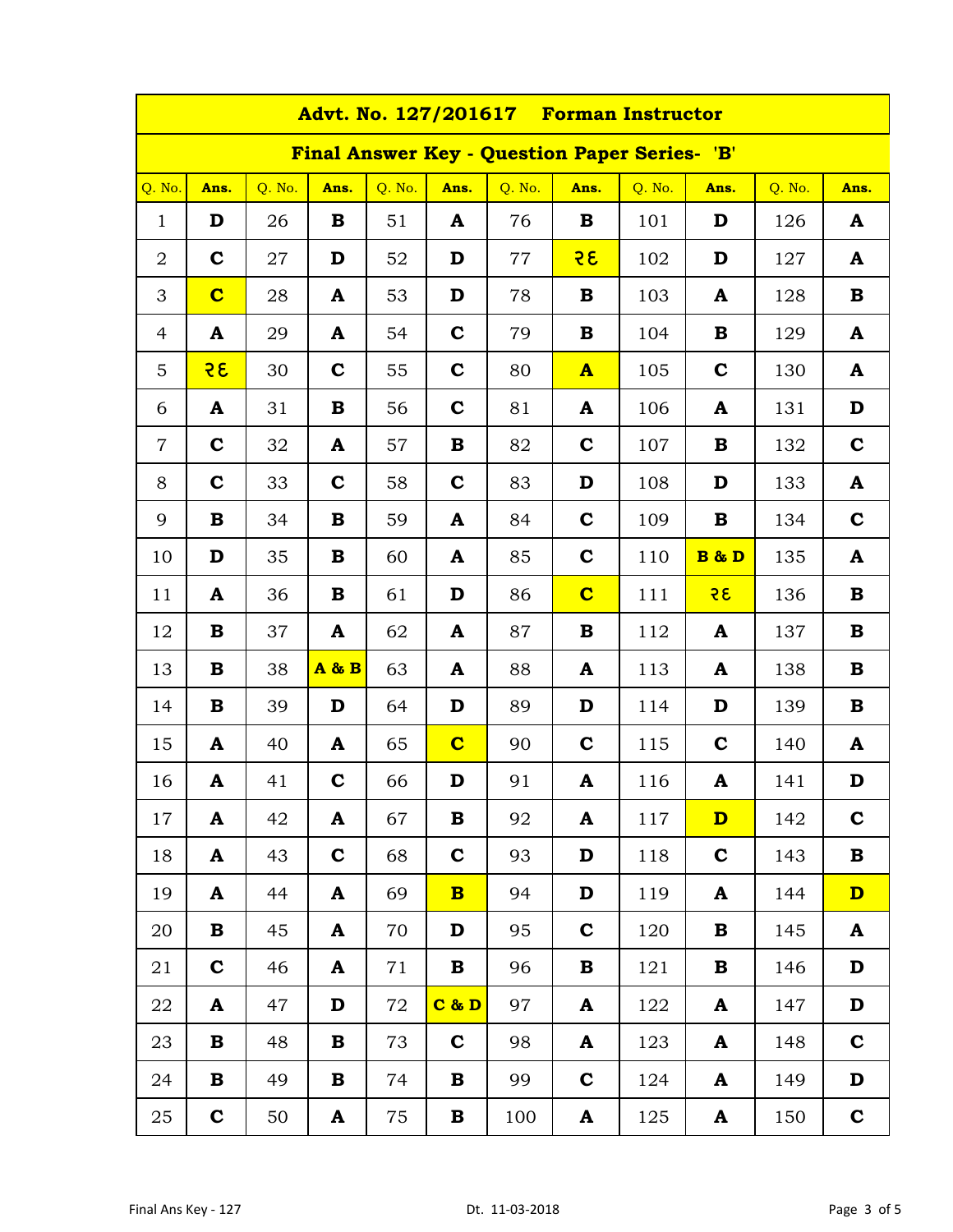| Advt. No. 127/201617 Forman Instructor |              |        |                         |        |                         |        |                                                      |        |                         |        |                         |  |
|----------------------------------------|--------------|--------|-------------------------|--------|-------------------------|--------|------------------------------------------------------|--------|-------------------------|--------|-------------------------|--|
|                                        |              |        |                         |        |                         |        | <b>Final Answer Key - Question Paper Series- 'C'</b> |        |                         |        |                         |  |
| Q. No.                                 | Ans.         | Q. No. | Ans.                    | Q. No. | Ans.                    | Q. No. | Ans.                                                 | Q. No. | Ans.                    | Q. No. | Ans.                    |  |
| $\mathbf{1}$                           | $\mathbf c$  | 26     | A                       | 51     | $\overline{\mathbf{C}}$ | 76     | D                                                    | 101    | B                       | 126    | D                       |  |
| $\overline{2}$                         | B            | 27     | D                       | 52     | B                       | 77     | A                                                    | 102    | A                       | 127    | $\mathbf C$             |  |
| 3                                      | D            | 28     | $\mathbf C$             | 53     | A                       | 78     | A                                                    | 103    | D                       | 128    | A                       |  |
| $\overline{4}$                         | A            | 29     | $\overline{\mathbf{C}}$ | 54     | D                       | 79     | D                                                    | 104    | $\mathbf C$             | 129    | $\overline{\mathbf{D}}$ |  |
| 5                                      | A            | 30     | A                       | 55     | $\mathbf C$             | 80     | $\overline{\mathbf{C}}$                              | 105    | B                       | 130    | $\mathbf C$             |  |
| 6                                      | $\mathbf C$  | 31     | २६                      | 56     | A                       | 81     | D                                                    | 106    | $\overline{\mathbf{D}}$ | 131    | A                       |  |
| $\overline{7}$                         | B            | 32     | A                       | 57     | A                       | 82     | B                                                    | 107    | A                       | 132    | $\mathbf B$             |  |
| 8                                      | A            | 33     | $\mathbf C$             | 58     | D                       | 83     | $\mathbf C$                                          | 108    | D                       | 133    | $\mathbf B$             |  |
| 9                                      | $\mathbf C$  | 34     | $\mathbf C$             | 59     | D                       | 84     | $\overline{\mathbf{B}}$                              | 109    | D                       | 134    | A                       |  |
| 10                                     | B            | 35     | B                       | 60     | $\mathbf C$             | 85     | D                                                    | 110    | $\mathbf C$             | 135    | A                       |  |
| 11                                     | B            | 36     | D                       | 61     | $\bf{B}$                | 86     | B                                                    | 111    | D                       | 136    | A                       |  |
| 12                                     | B            | 37     | A                       | 62     | A                       | 87     | $C$ & $D$                                            | 112    | $\mathbf C$             | 137    | A                       |  |
| 13                                     | A            | 38     | B                       | 63     | A                       | 88     | $\mathbf C$                                          | 113    | D                       | 138    | A                       |  |
| 14                                     | $A \& B$     | 39     | B                       | 64     | $\mathbf C$             | 89     | B                                                    | 114    | D                       | 139    | A                       |  |
| 15                                     | D            | 40     | B                       | 65     | A                       | 90     | B                                                    | 115    | A                       | 140    | B                       |  |
| 16                                     | A            | 41     | A                       | 66     | A                       | 91     | B                                                    | 116    | B                       | 141    | A                       |  |
| 17                                     | $\mathbf C$  | 42     | A                       | 67     | D                       | 92     | 35                                                   | 117    | $\mathbf c$             | 142    | A                       |  |
| 18                                     | A            | 43     | A                       | 68     | D                       | 93     | B                                                    | 118    | A                       | 143    | D                       |  |
| 19                                     | $\mathbf C$  | 44     | A                       | 69     | $\mathbf C$             | 94     | B                                                    | 119    | B                       | 144    | $\mathbf C$             |  |
| 20                                     | $\mathbf{A}$ | 45     | A                       | 70     | $\mathbf C$             | 95     | $\mathbf{A}$                                         | 120    | D                       | 145    | A                       |  |
| 21                                     | A            | 46     | B                       | 71     | $\mathbf c$             | 96     | A                                                    | 121    | B                       | 146    | $\mathbf C$             |  |
| 22                                     | A            | 47     | $\mathbf C$             | 72     | $\bf{B}$                | 97     | $\mathbf c$                                          | 122    | <b>B &amp; D</b>        | 147    | A                       |  |
| 23                                     | D            | 48     | A                       | 73     | $\mathbf C$             | 98     | D                                                    | 123    | 35                      | 148    | $\mathbf B$             |  |
| 24                                     | B            | 49     | B                       | 74     | A                       | 99     | $\mathbf C$                                          | 124    | A                       | 149    | B                       |  |
| 25                                     | B            | 50     | В                       | 75     | A                       | 100    | $\mathbf C$                                          | 125    | A                       | 150    | $\mathbf B$             |  |